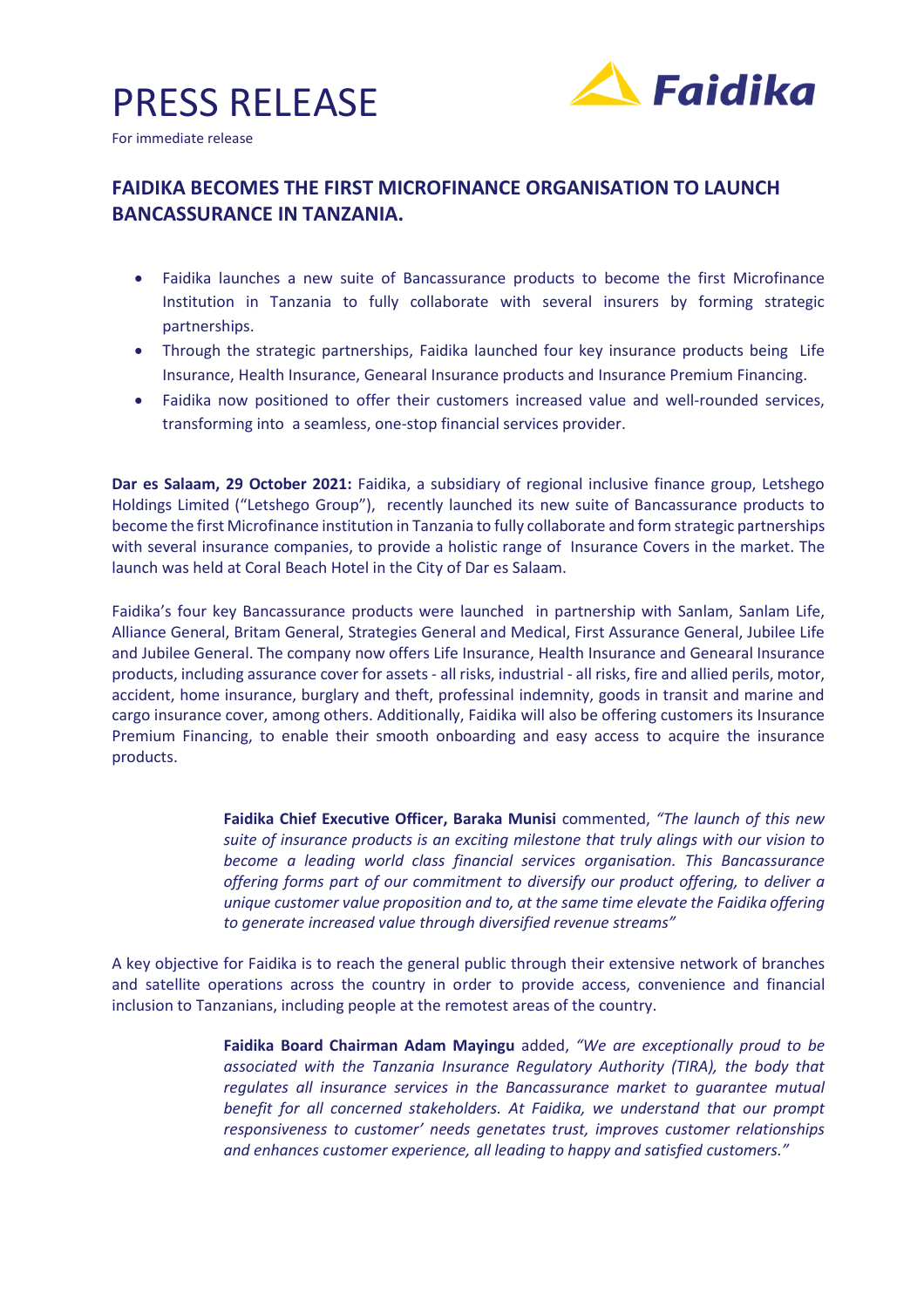## PRESS RELEASE



For immediate release

Through their new Bancassurance solutions, Faidika are now positioned to provide their customers with increased value and well-rounded services as a seamless, one-stop financial services provider, offering a wide range of relevant and innovative solutions to benefit existing and potential customers.

> In closing, **Faidika's Head of Sales, Marketing and Channel Asupya Nalingigwa** added, *"In recognising the peace of mind that our insurace solutions will provide for many Tanzanians, we have committed to increase their convenience and access, by offering them our attractive Insurance Premium Financing, as part of our full Bancassuarance package, providing our customers with even more benefits."*

Faidika is a licensed financial services provider, offering loans to individuals across the public and private sectors. The company is a wholly owned subsidiary of Letshego Group and operates as a non-bank financial institution with 16 Branches, 4 Sub Branches and 86 Satellite Offices with a staff compliment of 58 employees. Their customer reach is enhanced through strategic partnerships, innovative delivery and their new and enhanced digital channels. **ENDS**

For further enquiries, please contact:

| Tanzania Contact: | Asupya B. Nalingigwa<br>Head of Sales, Marketing and<br>Channel, Faidika                                                   | Mobile: +255 754 710 540<br>Email: asupyan@letshego.co.tz<br>Dar Es Salaam , Tanzania                |
|-------------------|----------------------------------------------------------------------------------------------------------------------------|------------------------------------------------------------------------------------------------------|
| Group Contact:    | <b>Lauren Callie</b><br>Head of Group Corporate Affairs &<br><b>Strategic Communications,</b><br>Letshego Holdings Limited | Landline: +267 398 4631 / Mobile<br>+27 82 894 5581 (WhatsApp / call)<br>Email: LaurenC@letshego.com |

## *NOTES TO EDITORS:*

## *About Faidika*

*Faidika commenced operations in Tanzania in 2006 and has been a subsidiary of Letshego Holdings Limited (Letshego Group), a leading regional inclusive finance group, since inception. Faidika is one of 11 Letshego Group subsidiaries, that offer financial services across Southern, East and West Africa (Botswana, Eswatini, Ghana, Kenya, Lesotho, Mozambique, Namibia, Nigeria, Rwanda, Tanzania and Uganda). Letshego Group owns a majority stake in all its subsidiaries, whilst promoting inclusion of local investors. Faidika operates as a non-bank financial institution with 16 Branches, 4 Sub Branches and 86 Satellite Offices, through a staff compliment of 58 employees. The company's customer reach is enhanced through strategic partnerships, innovative delivery and their new and enhanced digital channels. Faidika predominantly offers unsecured consumer loans, using the deduction at source model. Through these convenient, appropriate and easily accessible solutions, the company has managed to grow its customer base to more than 29,033 Tanzanians.*